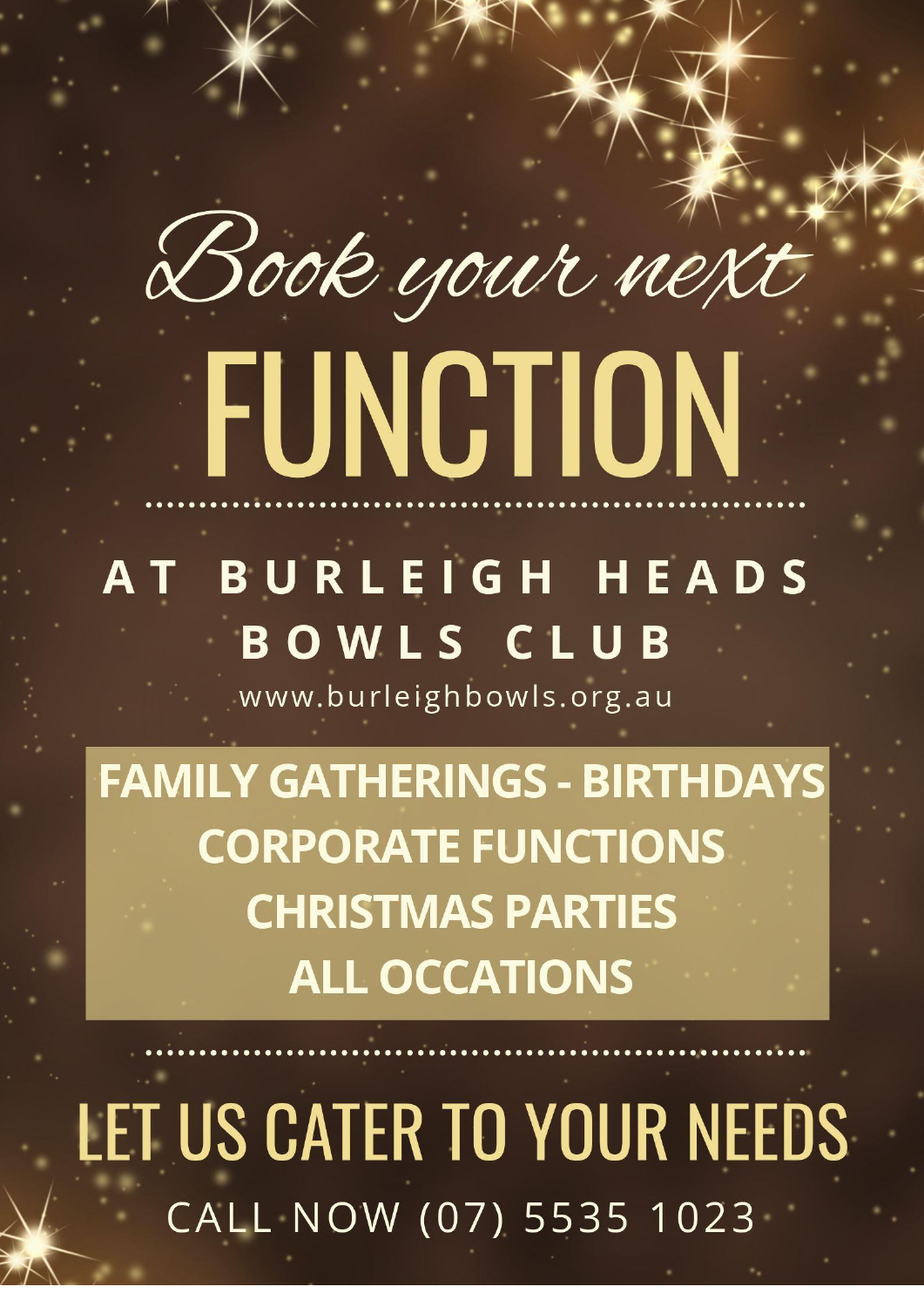

# **COME & CELEBRATE YOUR NEXT FUNCTION WITH US!**

Let Fusion 88 Bistro cater for all types of functions; from Christmas parties to birthdays, engagement parties, weddings or simply a get together with friends or family. Whatever the occasion may be, we would be delighted to help celebrate your special event!

Please find attached our menu options along with our T&C's. Please complete the attached function form and return to us in person or via email ASAP.

If you have any queries please don't hesitate to contact us to discuss your requirements further.

Reception: (07) 5535 1023

Email: Reception@Burleighbowls.org.au

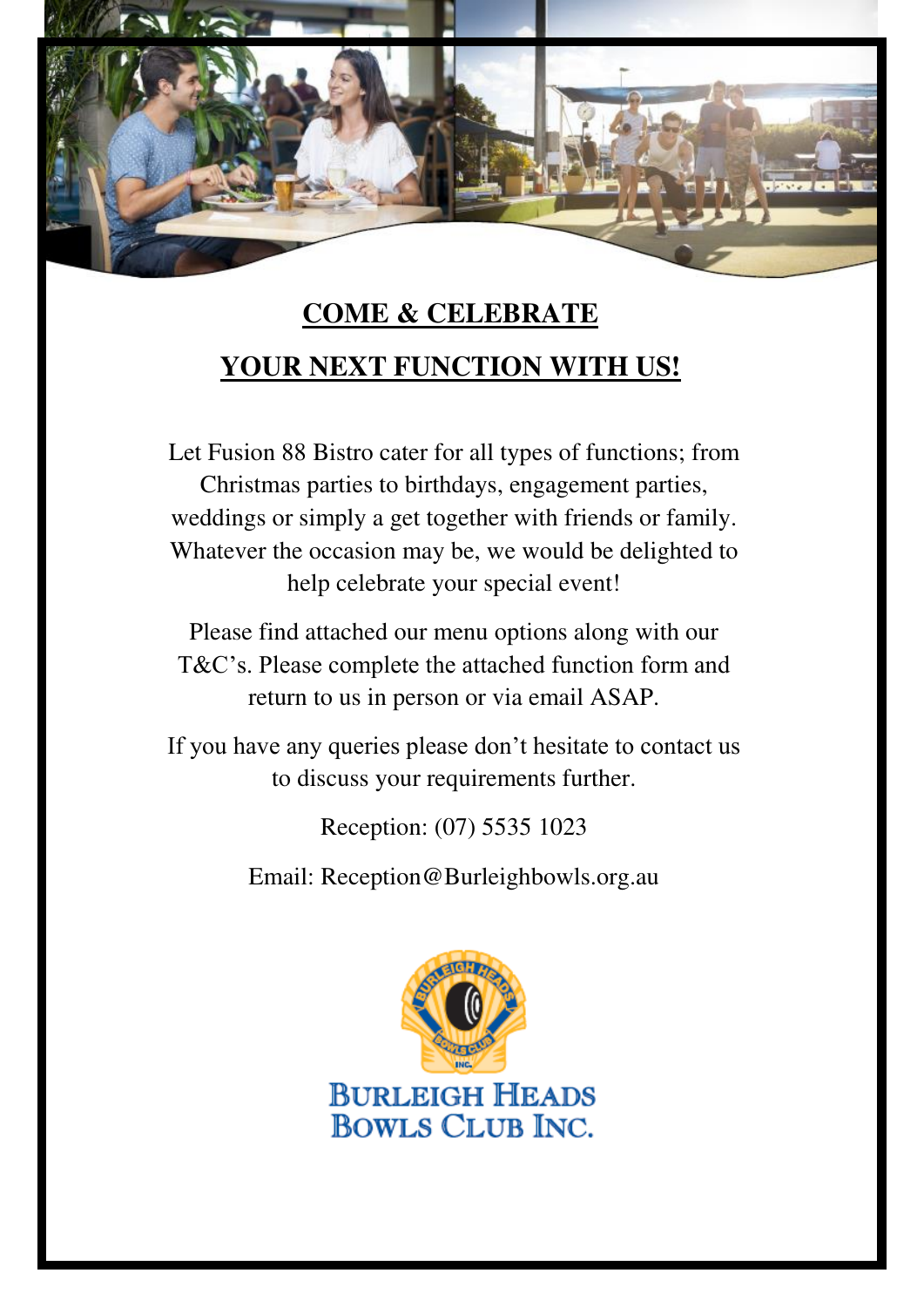# **Function Terms & Conditions**

\*PLEASE NOTE WE DO NOT HAVE A PRIVATE FUNCTION ROOM & WE DO NOT CATER FOR  $18^{TH}$ ,  $19^{TH}$ ,  $20^{TH}$  OR  $21^{ST}$  BIRTHDAYS\*

#### **Barefoot Bowls Functions**

Barefoot bowls Functions can be booked from 5:00pm to 8:00pm Tues to Saturday.

Please confirm bowling numbers as soon as possible.

Barefoot bowls costs \$5pp Tuesday -Thursday nights and \$10pp Friday – Sunday

(Kids \$5 aged 5yrs - 12yrs, under 5 yrs Free).

We ask that you please pay for all players in one transaction on the day of your function.

#### **Sign in Rules**

Please sign in with the QLD Check In APP

Guests who are NOT Current Members of Burleigh Heads Bowls Club will need to either present a current acceptable Reciprocal Membership card or photo ID showing they are further than 15kms away from the Club. Alternately you are welcome to join up on the night.

Social Memberships to BHBC is available for the cost of \$5.50.

#### **Other T&C's**

Shoes must be worn inside the club at all times and appropriate dress code must be followed. Mens shirts must have sleeves and hats are to be removed upon entry into the club after 6pm.

All minors must be within the direct presence of a parent at all times.

When bowling you may be barefoot or FLAT shoes must be worn.

Also when playing bowls you must roll the bowls along the greens, never throw,

kick or stand on them.

No sitting in the ditches, please sit on the seats provided.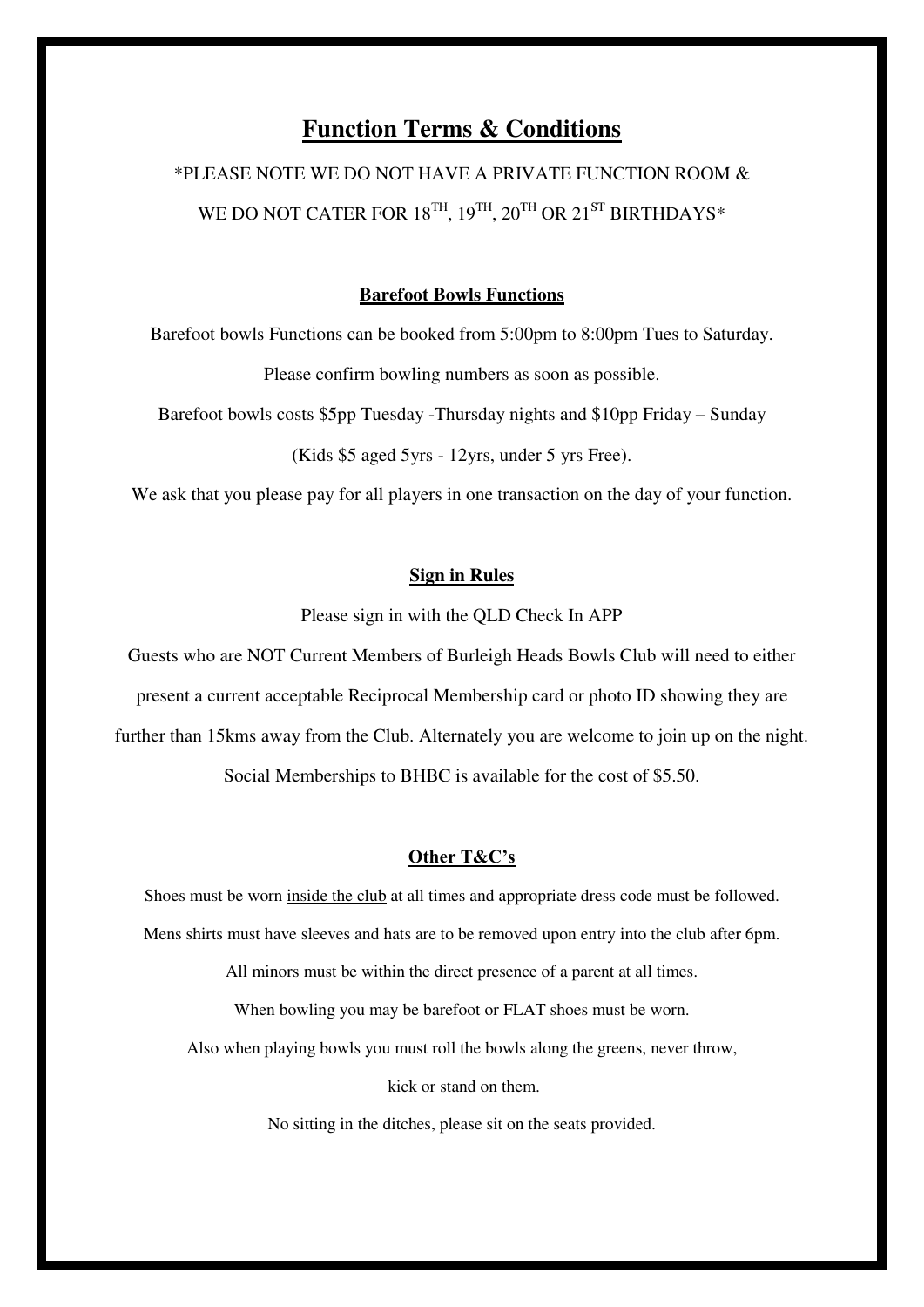#### **Bookings**

We recommend booking your function ASAP to guarantee your desired date.

All food bookings need to be made directly to reception.

Food requirements are to be confirmed and paid for 1 week prior to your function.

Barefoot bowls bookings can be made online or call reception on (07) 55 351 023.

PLEASE NOTE we require a deposit of \$50 to secure your booking of 20 or more guests.

#### **Payment**

Platters must be paid at least one week prior to your function.

Barefoot Bowls can either be paid on the night of your Function or along with your platter

payment. Bar tabs have a minimum spend of \$300 and can be paid for on the night also.

Payment can either be made by cash, Eftpos or credit card.

\*American Express is not accepted\*

#### **Prohibition of External Food & Beverage**

As our venue is a fully catered premise, bringing food or beverage of any type from outside is prohibited with the exception of specialty cakes with prior arrangement only.



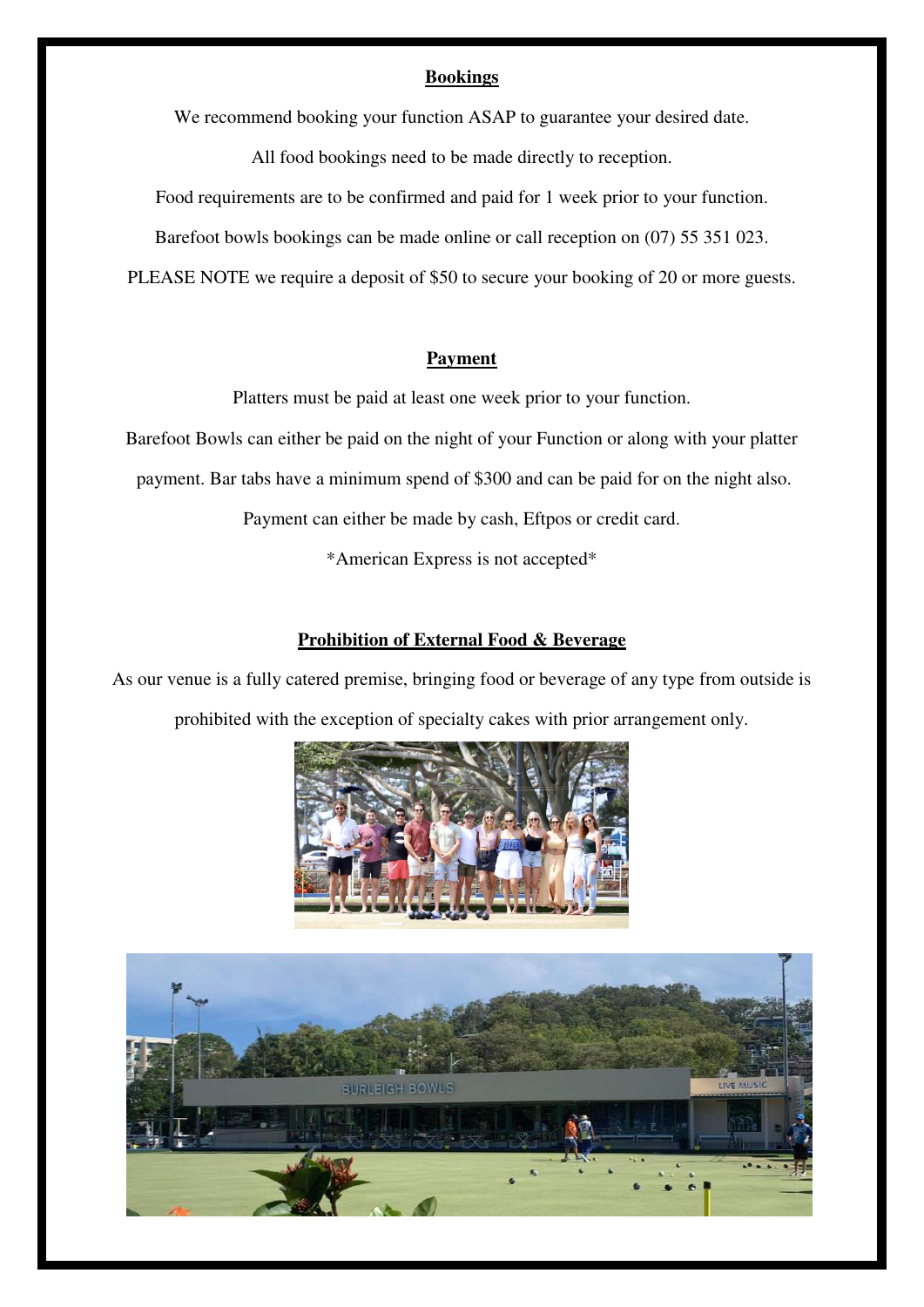# **PLATTER OPTIONS**

## **Seafood Platter - \$70**

Battered fish bites Panko prawns Salt & pepper calamari

Panko crumbed calamari

## **Favourites Platter - \$60**

Sausage rolls

Party pies

Mini quiches

Chicken nuggets

# **Asian Platter - \$55**

Mini dim sims

Samosas

Spring rolls

Chicken satay skewers

\*All above platters served with chips, side sauces & garnishes.\*

Platters cater for approximately 6-10 guests.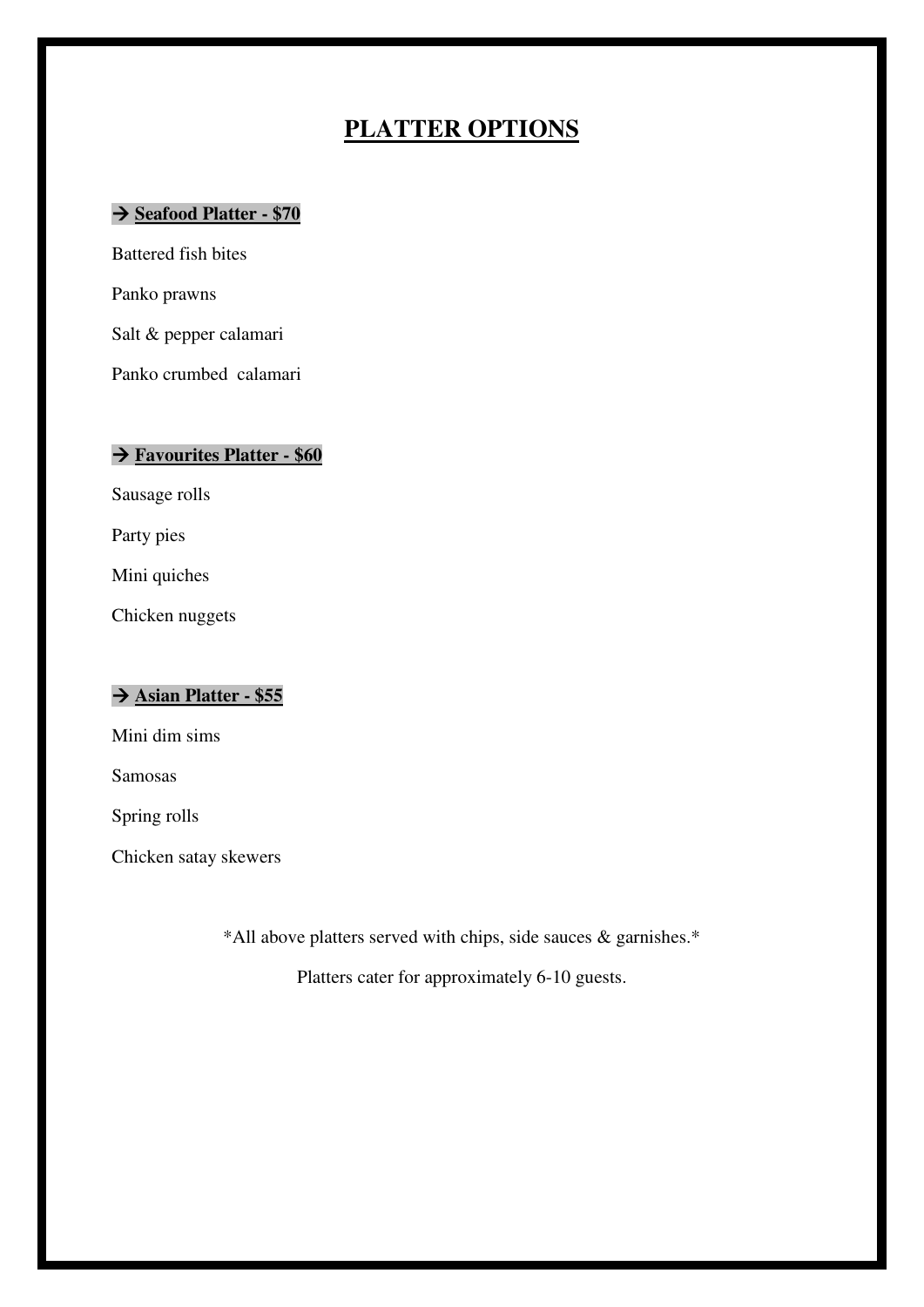#### **Sandwich Platter - \$60**

(gluten free option available for \$80) *Please select 3 fillings:*  Curried egg Egg & lettuce Ham & egg Ham, cheese & tomato Tuna, mayo & spring onion Chicken, cheese & avocado Chicken, mayo & lettuce Chicken & pesto Salad \*White and multigrain assorted bread on request.\* Platters cater for approximately  $6 - 10$  guests.

# **Antipasto Platter - \$90**

Toasted bread & crackers Salami Ham Sweet spiced gherkins Artichoke hearts Kalamata black olives Kabana Tasty cheese Sundried tomatoes \*Platters cater for approximately 6 - 10 guests\*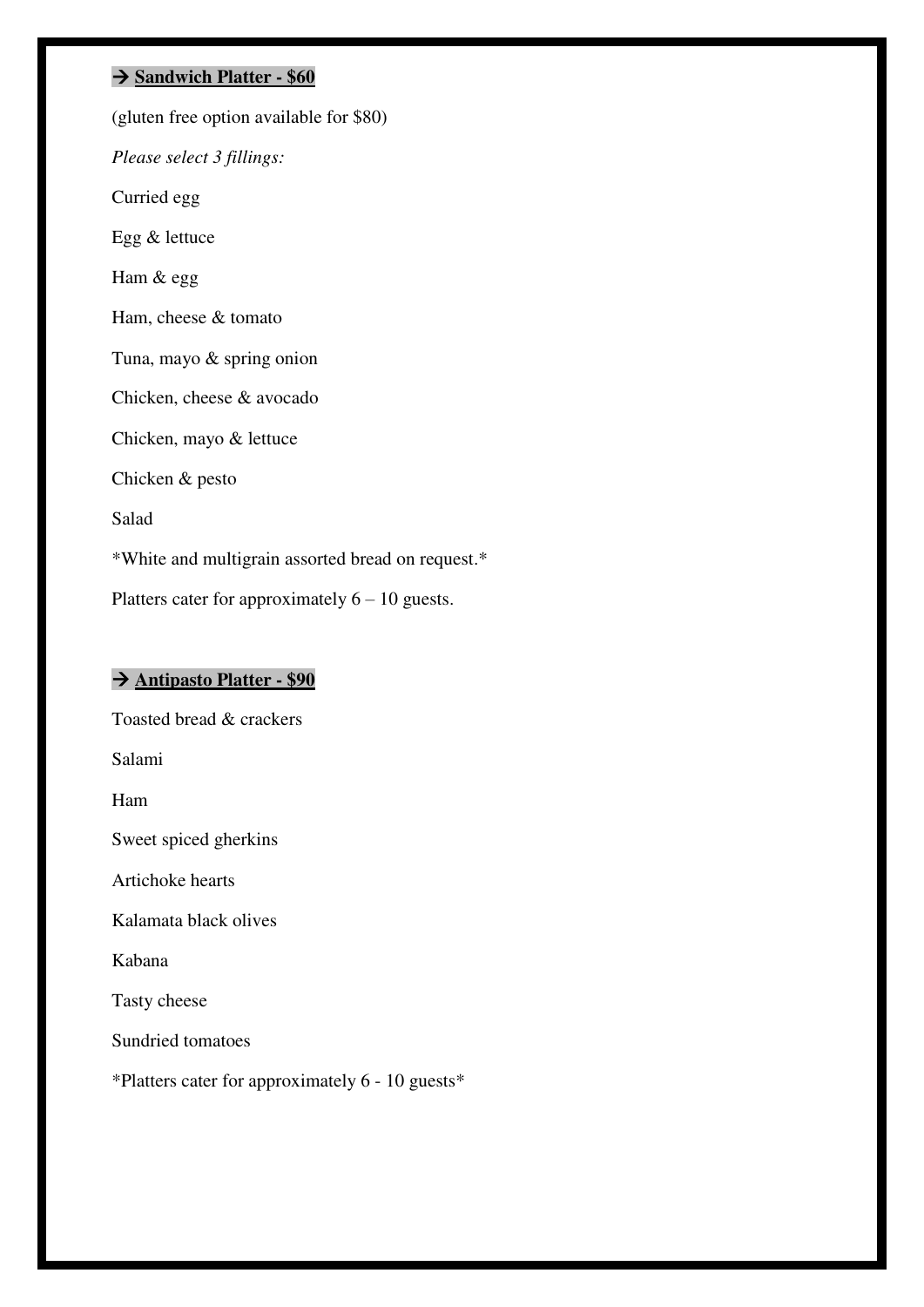## **Breads, Dips & Cheese Platter - \$55**

Toasted breads

**Crackers** 

2x dips

Tasty cheese

Camembert cheese

\*Platters cater for approximately 8-10 people\*

## $\rightarrow$  Sushi

*Chef's selection includes:* 

California roll

Tuna

Vegetarian

Chicken & avocado

Rice paper rolls

\*Served with Japanese mayo & soy sauce\*

#### **Mixed Sushi Platter - \$130**

\*Platter caters for approximately 8-10 people\*

#### **Half -Mixed Sushi Platters - \$70**

\*Platter caters for approximately 4-6 people\*

# **Gluten Free Mixed Skewer Platter - \$90**

Satay chicken

Bourbon & BBQ beef

Garlic & lemon pepper prawns

\*Platter caters for approximately 8-10 people\*